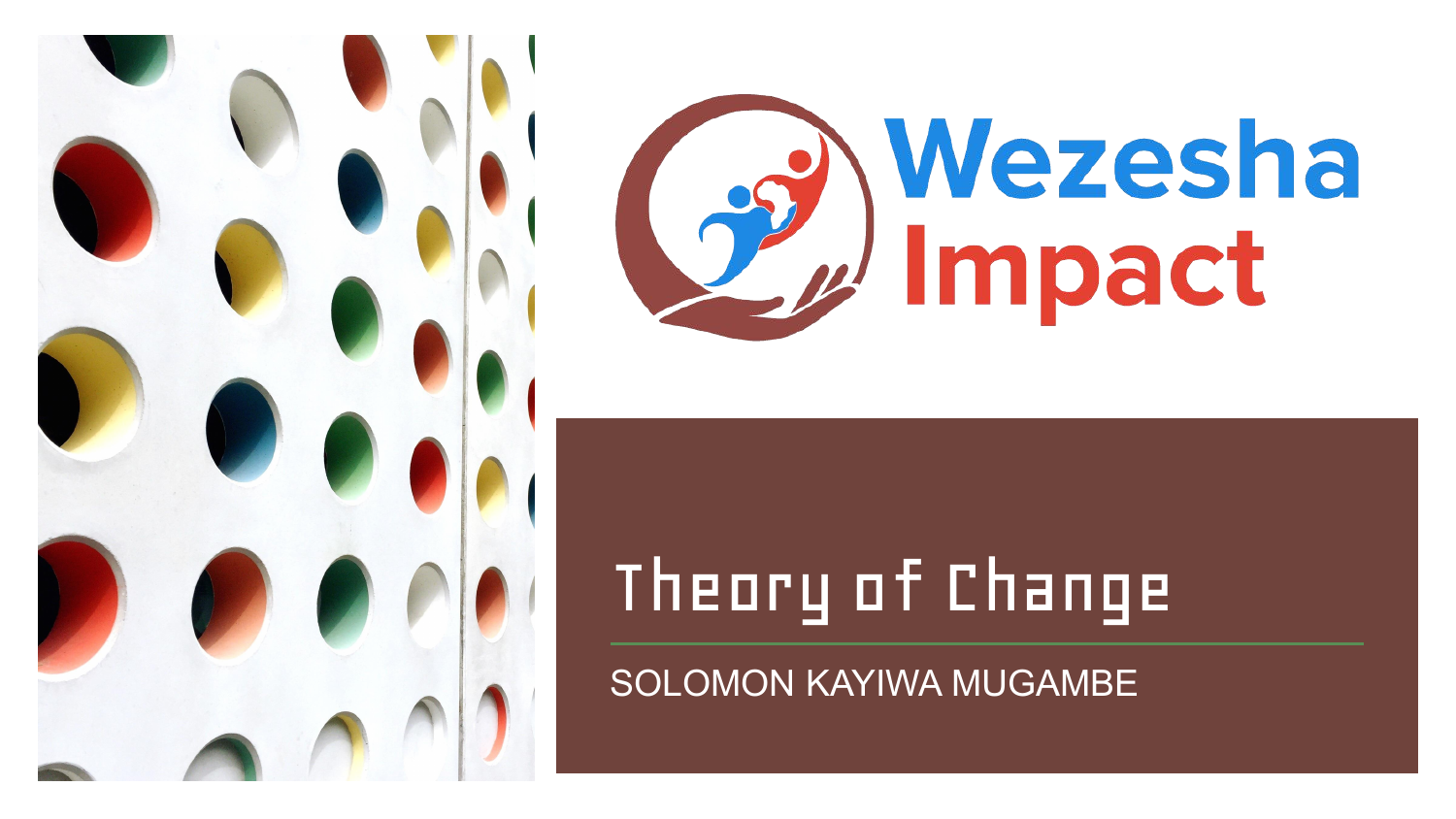### *A Theory of Change is perceived to be complex.*



**\***Theories of change are actually simpler than you think.

The ToC is just a road map. – It is centered around the **How & Why?**







ROAD MAP ENGINE OF CHANGE.

THEORY OF ACTION.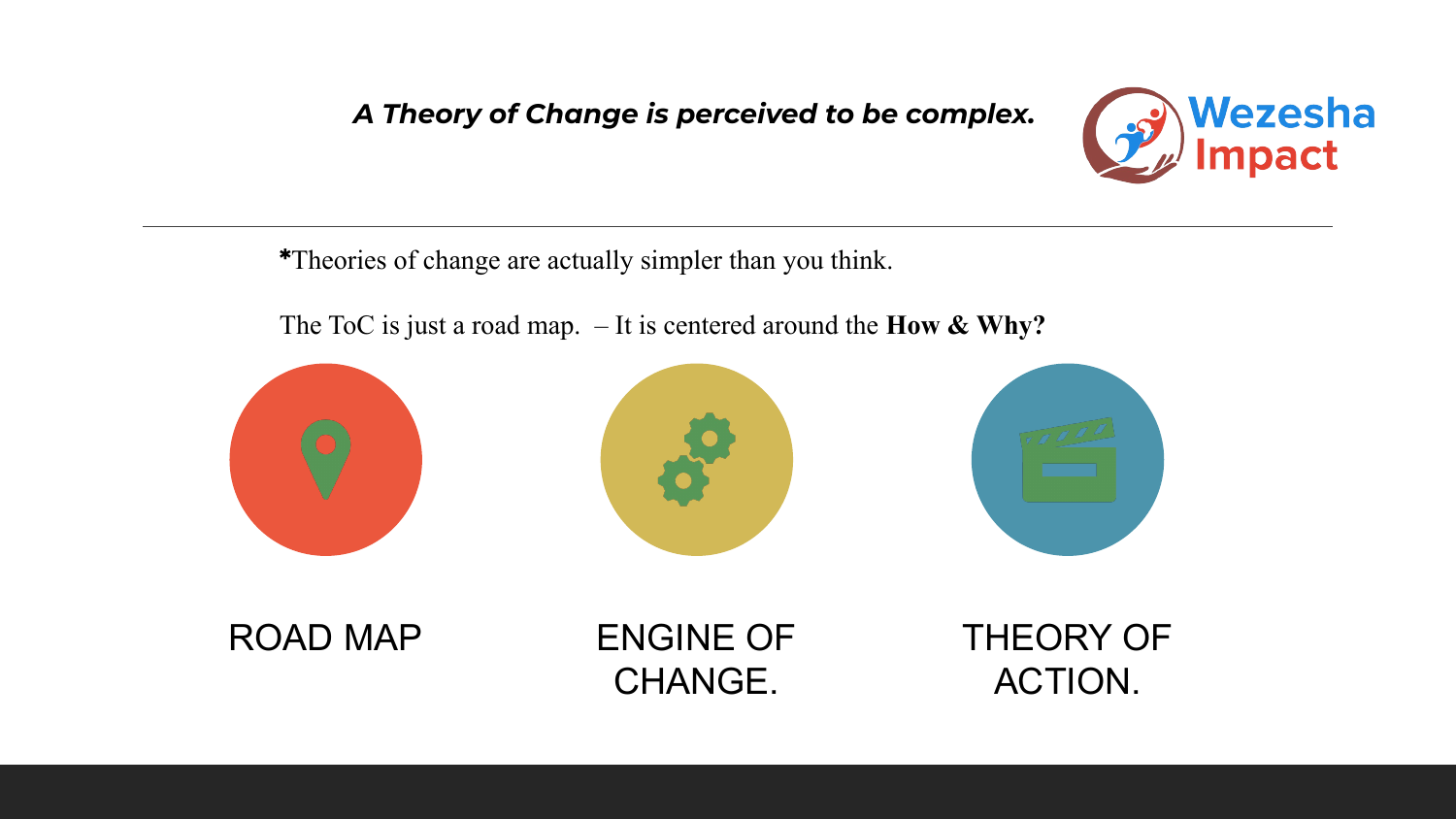

## The Theory of Change -

Is **an on-going process of reflection to explore change and how it happens** –

and what that means in a particular context, sector, and/or group of people.

 It is a process designed to depict how a complex change initiative will unfold over time.

- It's the articulation of **how and why** a given set of interventions will lead to **specific change** following a generally straightforward **"if/then"** logic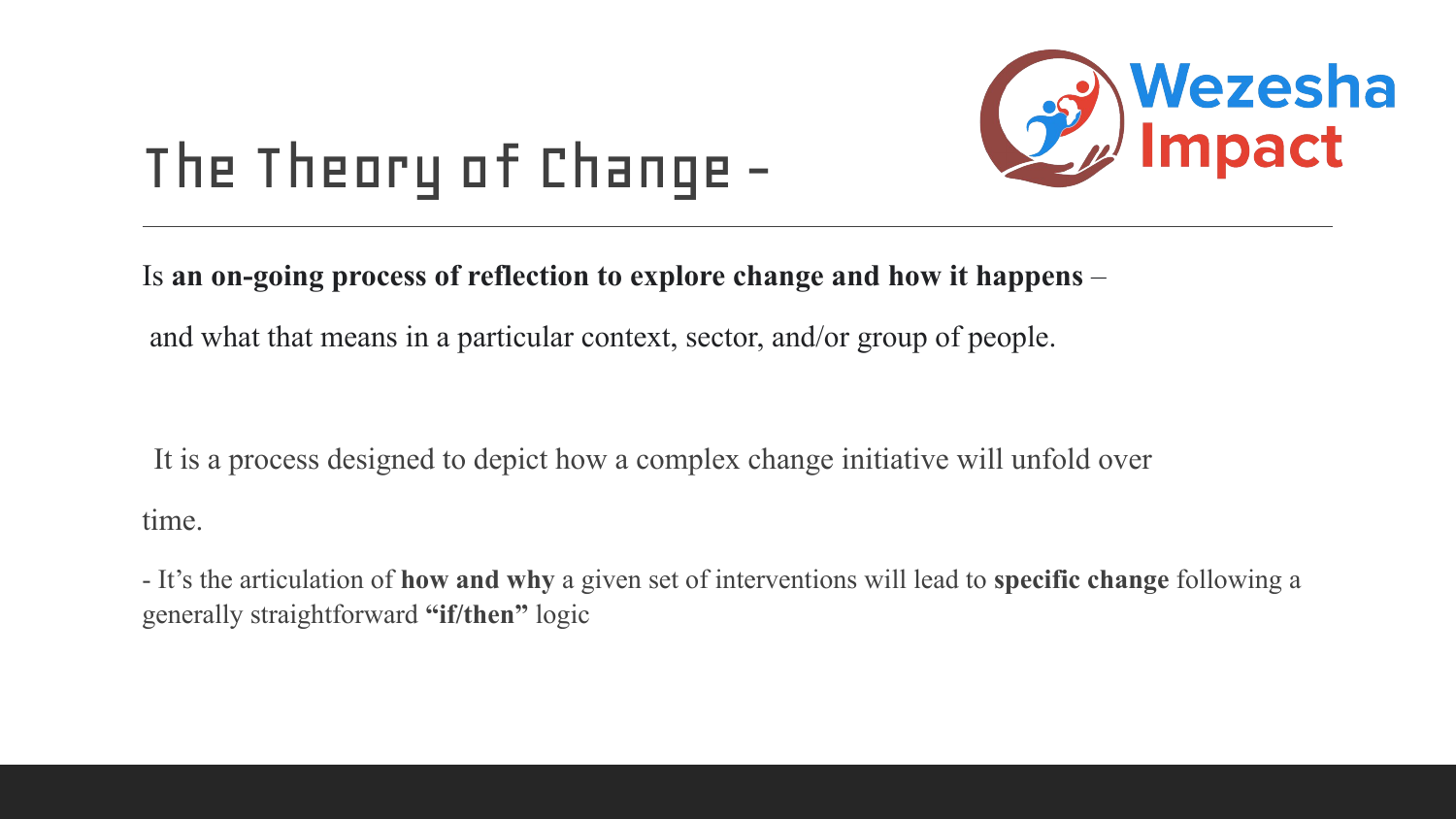## Why - The Theory of Change

#### Helps you to be:

**A) Thoughtful,** 

**B) Deliberate,** 

**and** 

**C) Effective in our interventions.**

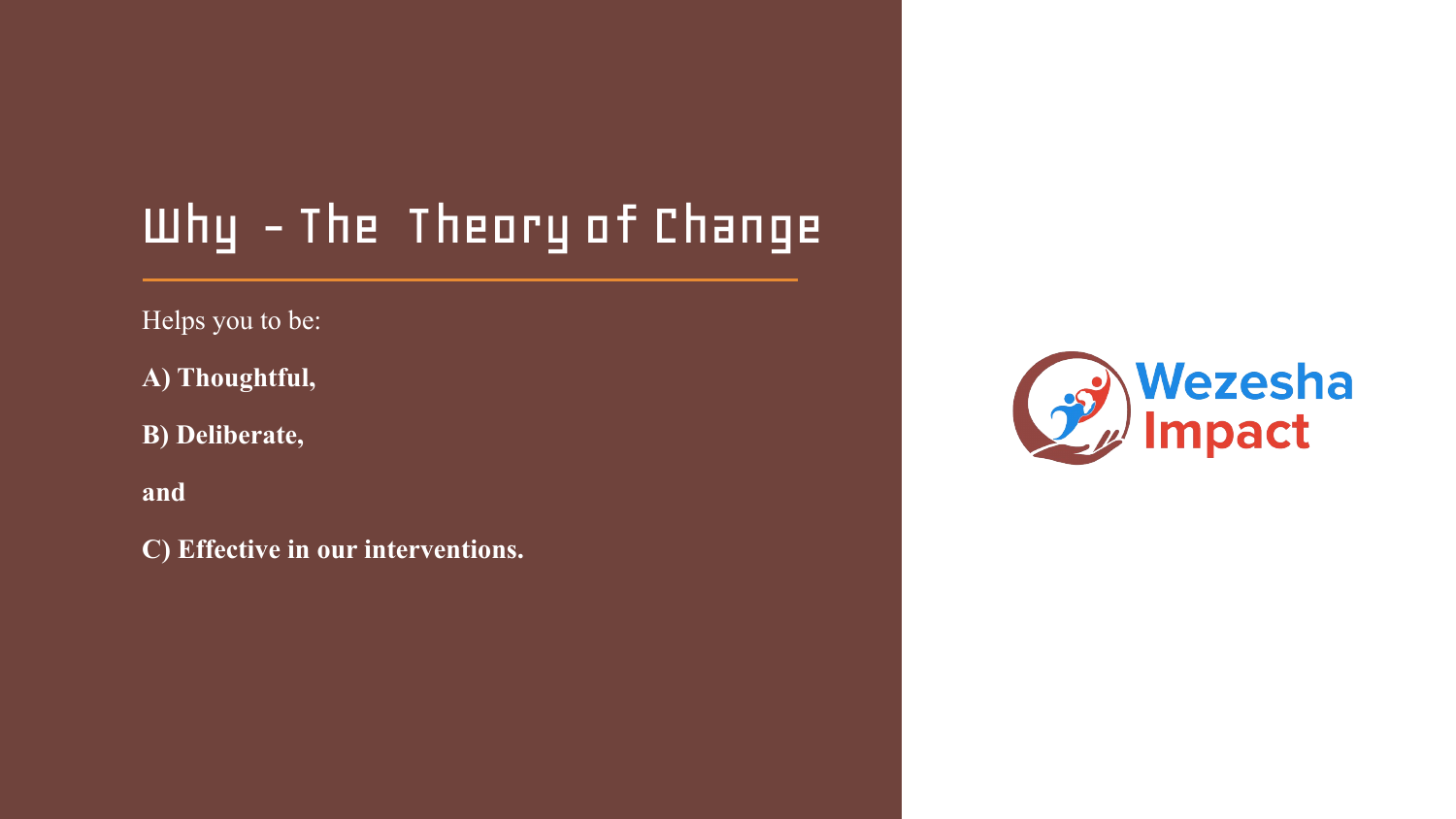

Imagine you are **chronically late for work** and your goal is to **get to work on time**

**Goal – Get to work on time**

**Problem – Chronically late for work**

ToC - **Solutions/interventions** MUST match the **root causes of the problems**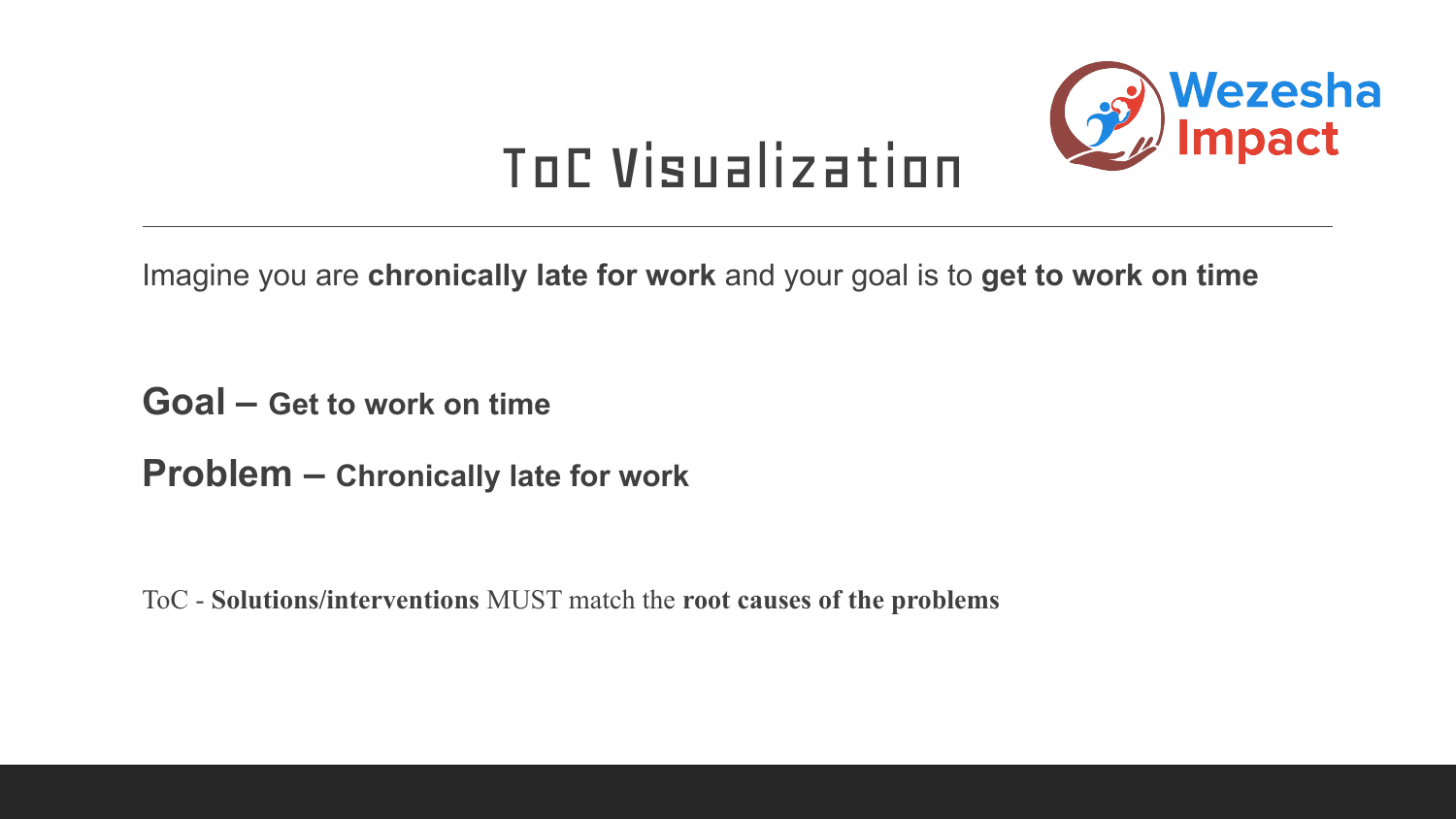### ToC

### **Solutions/interventions**

#### MUST match the

**Root causes of the problems**



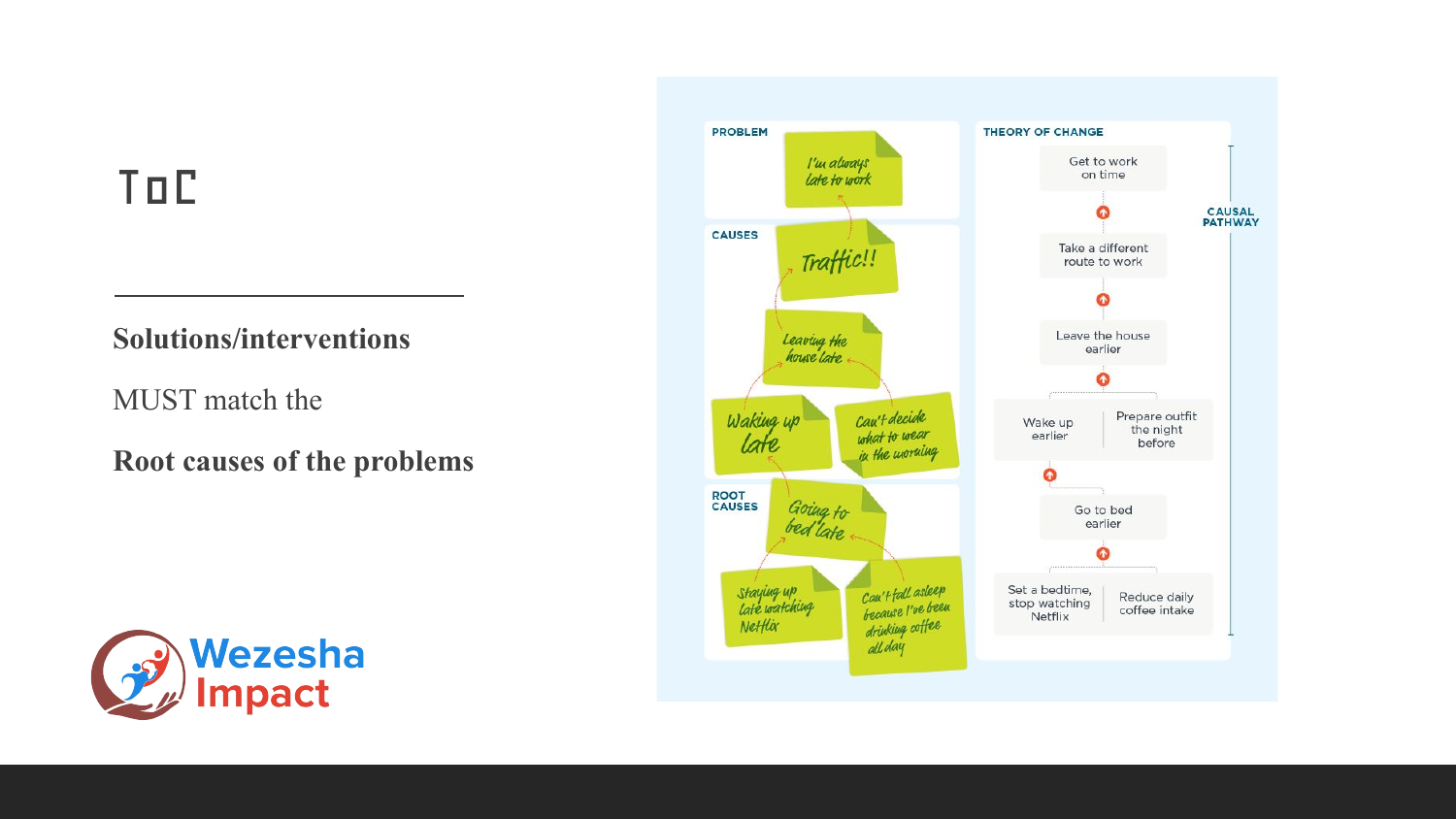### **Activity - Creating a ToC**

**The simpler and easier it is to follow a ToC, the easier it is for others to carry on the work, monitor progress against the ToC, and adjust accordingly.**